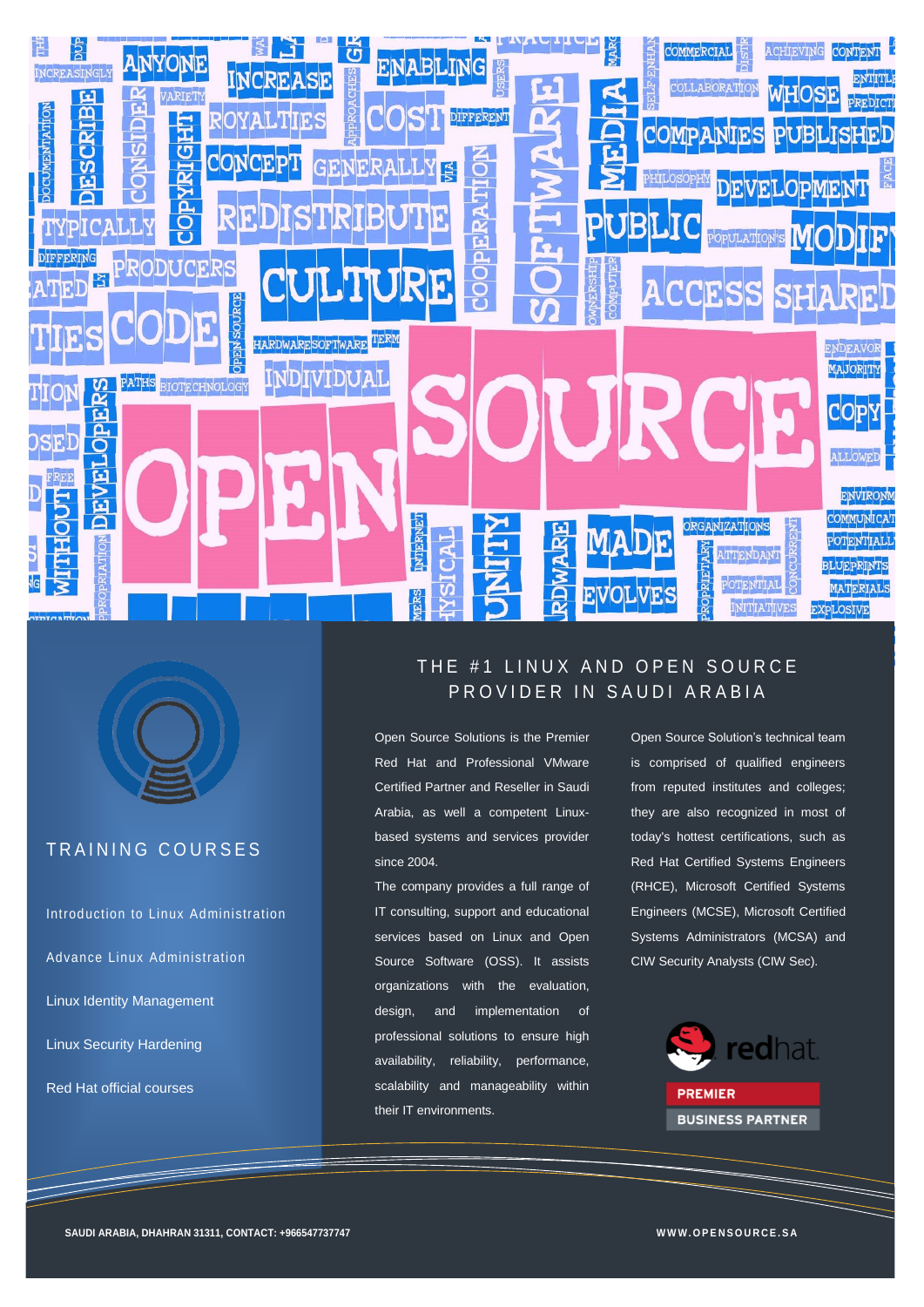## **Course Title**: Introduction to Linux Administration Course

#### **Course Code**: LINUX101

**Duration**: Four (4) days, seven (7) hours a day.

**Course Description:** LINUX101 (Introduction to Linux Administration) Course is designed for IT professionals who are new to Linux and require core Linux/UNIX skills. This course focuses on essential administration tasks that will be encountered in the workplace, including installing the operating system, establishing network connectivity, managing physical storage, and performing basic security administration.

## **Course Outline:**

- Linux variants / Why Linux?
- In-depth step-by-step installation and configuration
- The Graphical User Interface (X Window)
- The Graphical User Interface (Wayland)
- Productivity tools in Linux
- Practice common UNIX commands using the command line interface (CLI)
- Windows  $\Leftrightarrow$  Linux commands
- Using Linux text editors
- Using the RedHat Package Manager (RPM), YUM, DNF and AppStreams
- Manipulating files and directories hierarchy in Linux
- Understanding Linux file system Hierarchal Structure (FHS)
- Linux file system Types
- Setting file and directory permissions
- Using CD-ROMs and USB flash memories in Linux
- Linux Disk Partitioning using fdisk
- Linux Logical Volume Manager (LVM)
- Stratis Volume Manager
- Disk Deduplication and Compression using VDO
- Understating the startup and shutdown processes
- Understanding the Linux boot sequence
- Understanding the Linux boot loader (GRUB)
- Administering user accounts and groups
- Working with local authentication in Linux (passwd and shadow files)
- Working with elevated privileges (sudo and sudoers)
- Modules and drivers in Linux
- Basic system monitoring and troubleshooting
- Understanding issues related to System recovery
- System Recovery Techniques
- CPU performance Manipulation in Linux
- Using Performance Co-Pilot
- Administering Linux from the Web (Webmin and Cockpit)
- Basic Shell scripting in Linux
- Important reference sites

#### CONTACT US

www.opensource.sa

P.O.Box: 5382 Dhahran 31311 Saudi Arabia Fax: 03 891 3923 Mobile: 00966 547737747

Support : support@opensource.sa

Sales: sales@opensource.sa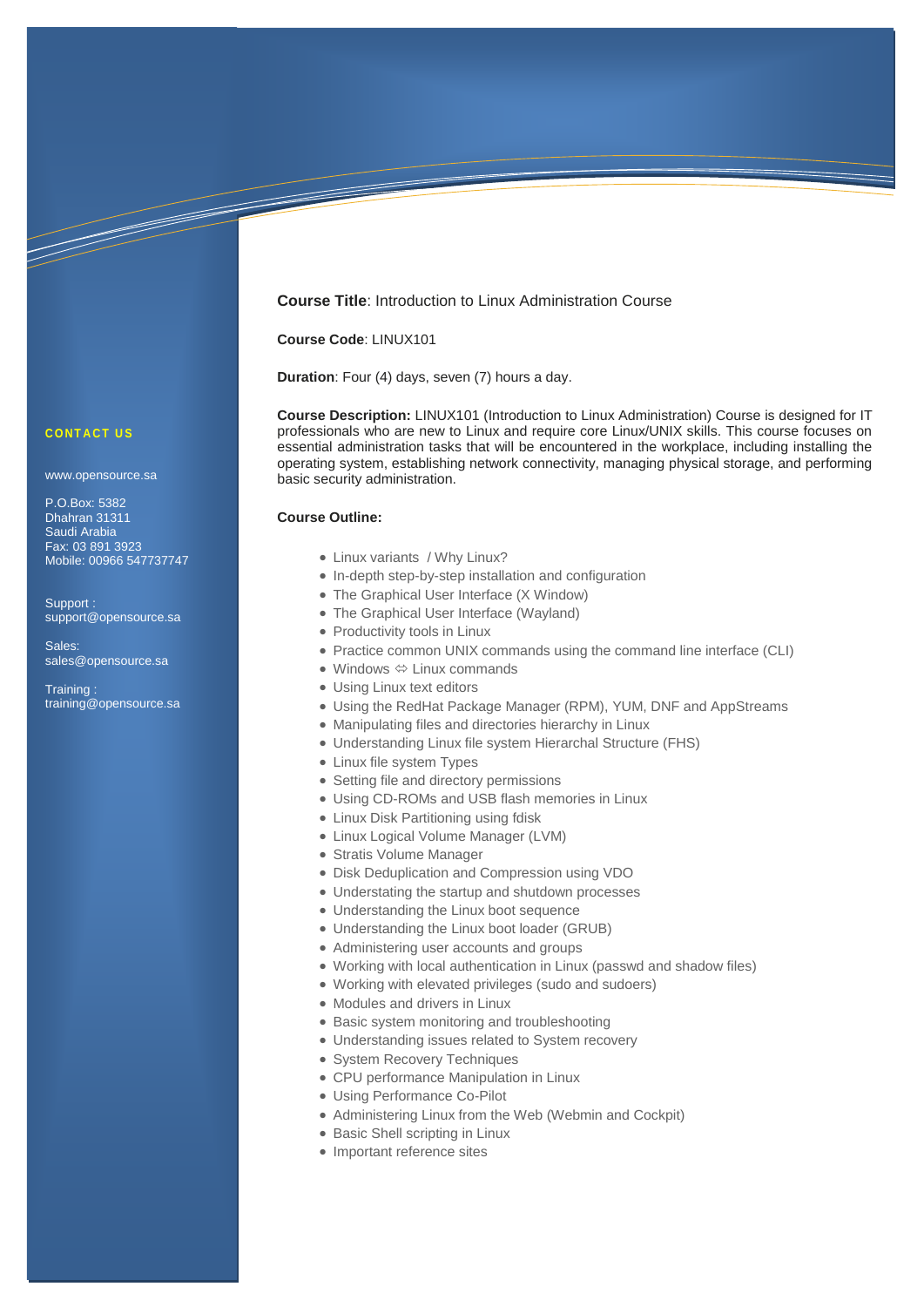## **Course Title**: Advance Linux Administration Course

## **Course Code**: LINUX102

**Duration**: Four (4) days, seven (7) hours a day.

**Course Description:** LINUX102 (Advance Linux Administration) Course is designed for experienced Linux administrators who require Linux networking administration skills. With a heavy emphasis on practical, hands-on labs, focus is placed on enhancing automation skills to securely configure, deploy, and manage network services including Apache, NIS, FTP, SAMBA, Firewalls and network file sharing.

#### **Course Outline:**

- Understanding System Administration Concepts
- Configuring Linux Networks
- Remote System Access and File Handing
- Virtual Computing Environment (VNC) in Linux
- Linux Service Management (System V, and systemd services)
- Manipulating systemd Units and Targets
- Understanding journald Logs
- Linux System Backup (using tar, dump and restore)
- Automating repeated tasks using Crontab and Systemd Timer
- Linux to Windows File Sharing (SAMBA)
- Configuring Network File System (NFS) servers
- Configuring the Automount Service
- Configuring Microsoft Windows CIFS shares in Linux
- Configuring FTP service
- Configure Control Access to FTP service
- Configuring Network Time Protocol (NTP)
- Configuring Chrony Time Protocol
- Configuring Apache Web Server
- Setting up Virtual Hosts with Apache
- Installing and Configuring Linux Virtualization (using KVM)
- Controlling VMs using Cockpit web console
- Understanding Linux Containers
- Working with Docker containers
- Working with Podman, Skopeo and Buildah
- Network Monitoring and Performance Tuning
- Measuring Network Performance
- Detecting Dropped Packets
- Analyzing Network Traffic
- Configuring Linux Firewalls (IPtables and nftables)
- Configuring Linux Firewalls (firewalld)
- Linux TCP Wrappers

#### **CONTACT US**

www.opensource.sa

P.O.Box: 5382 Dhahran 31311 Saudi Arabia Fax: 03 891 3923 Mobile: 00966 547737747

Support : support@opensource.sa

Sales: sales@opensource.sa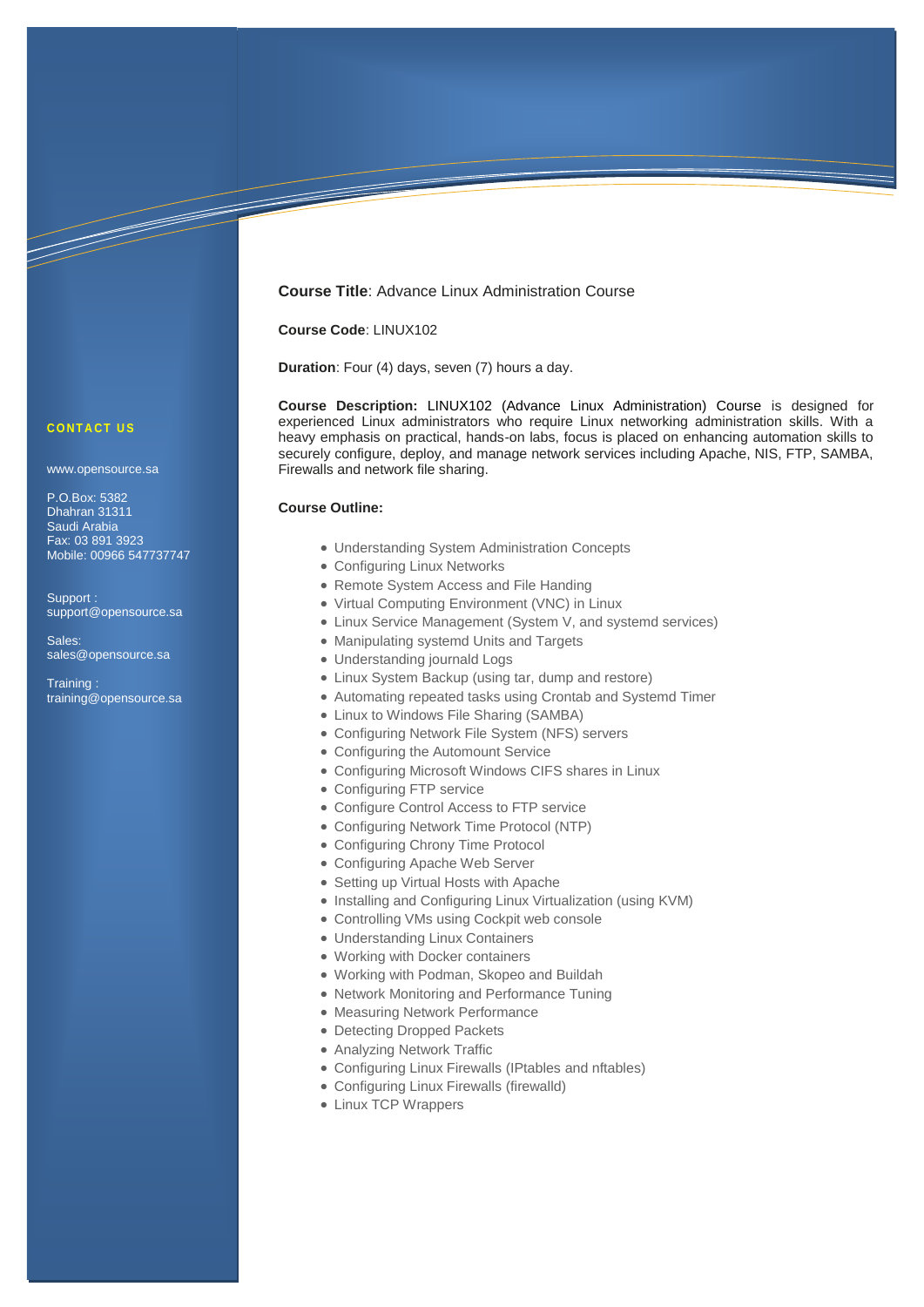## **Course Title**: Linux Identity Management

**Course Code**: LINUX201

**Duration**: Two (2) days, seven (7) hours a day.

**Course Description**: LINUX201 (Linux Identity Management) Course is designed for IT professionals to understand Light Weight Directory Access Protocol (LDAP) directories; deploy the Open Source IPA (or Red Hat IdM), and centralize Linux accounts management and authentication services across the enterprise.

#### **Course Outline:**

- Understanding Linux centralized authentication.
- Understanding and configuration Name Information Service (NIS)
- Understanding LDAP.
- Understating Linux Identity Management (IdM).
- Installing an Identity Management (IdM) Server.
- Registering a Client System with Identity Management (IdM).
- Adding User and Group Entries to Identity Management (IdM).
- Controlling user accounts, groups and passwords policies in IdM.
- Using SUDO in IdM environment.
- Managing IdM through command Line.

## **C O N T A C T U S**

www.opensource.sa

P.O.Box: 5382 Dhahran 31311 Saudi Arabia Fax: 03 891 3923 Mobile: 00966 547737747

Support : support@opensource.sa

Sales: sales@opensource.sa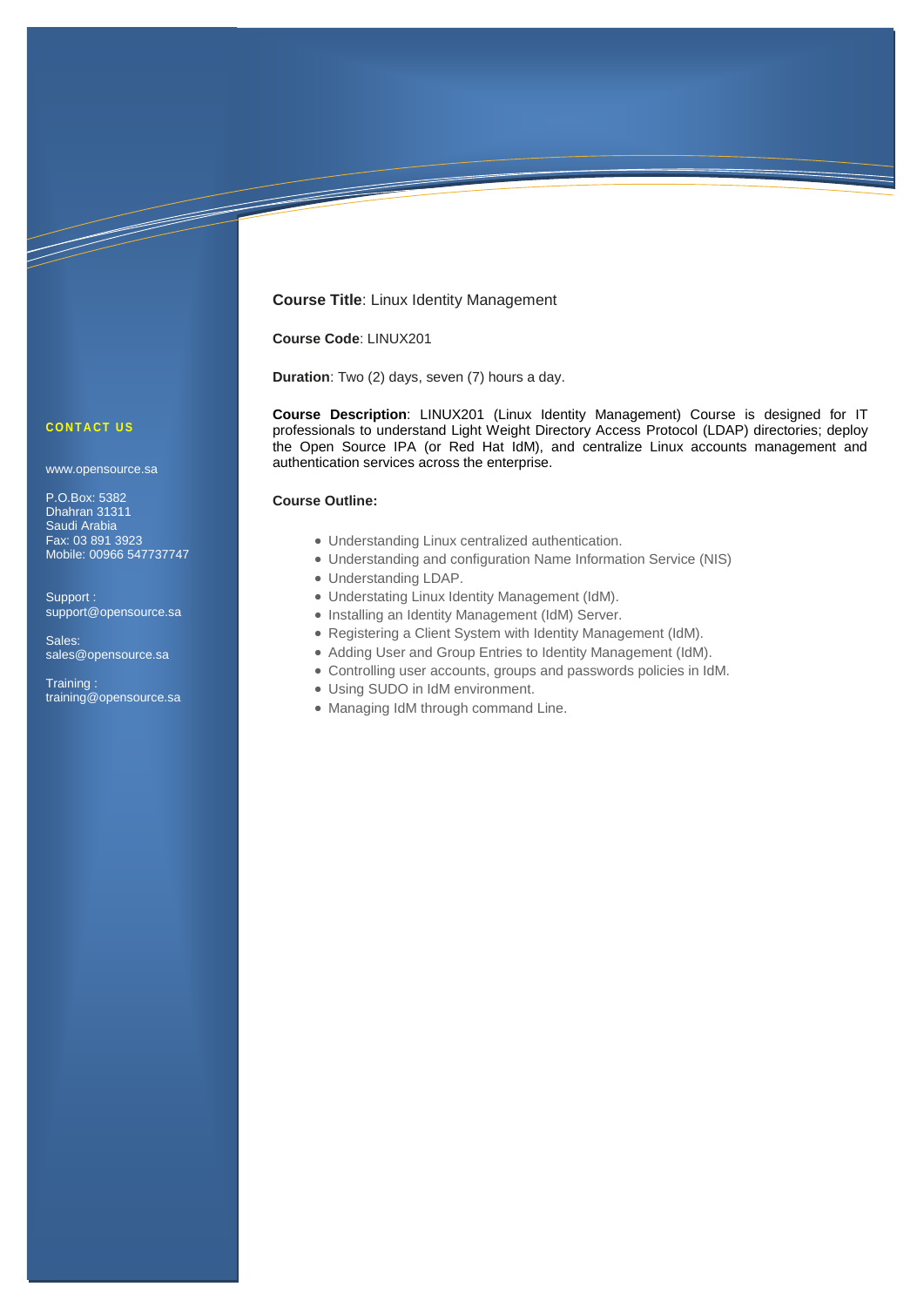## **Course Title**: Linux Security Hardening

## **Course Code**: LINUX202

**Duration**: Three (3) days, seven (7) hours a day.

**Course Description**: LINUX202 (Linux Security Hardening) targets audience with Linux experience to understand, prevent, detect, and properly respond to sophisticated security threats aimed at enterprise Linux systems. The course equips Linux system administrators and security professionals with the skills and knowledge to harden their Linux systems against both internal and external attacks, providing in-depth analysis of the ever-changing threat models. The course builds on the security skills developed in other training courses so that administrators can design and implement an adequate security profile for critical enterprise systems.

## **Course Outline:**

- Introduction to OS Security
- Understanding Users and User Accounts in Linux
- Users Accounts manipulation
- Pluggable Authentication Modules (PAM)
- Control Password Aging
- Global Password Expiration
- Elevating permissions with SUDO and SUDOers
- File System Encryption
- Mount File Systems with Secure Options
- Controlling File Permissions
- Files Special Permissions
- Access Control Lists (ACLs)
- Additional File Attributes in Linux
- Advanced Intrusion Detection Environment (AIDE)
- Auditing Linux Systems with Auditd
- Session Recording with tlog
- Linux Vulnerability Scanning with SCAP and OSCAP
- Port Scanning for Network Services
- A Brief on Security Enhanced Linux (SELinux)
- Configuring Linux Firewalls (IPtables and nftables)
- Configuring Linux Firewalls (firewalld)
- Linux TCP Wrappers
- SSH Access Security
- Network Intrusion Detection using arpwatch
- Linux Updates (*Red Hat Linux as an Example*)
- Further into Linux Security

## **CONTACT US**

www.opensource.sa

P.O.Box: 5382 Dhahran 31311 Saudi Arabia Fax: 03 891 3923 Mobile: 00966 547737747

Support : support@opensource.sa

Sales: sales@opensource.sa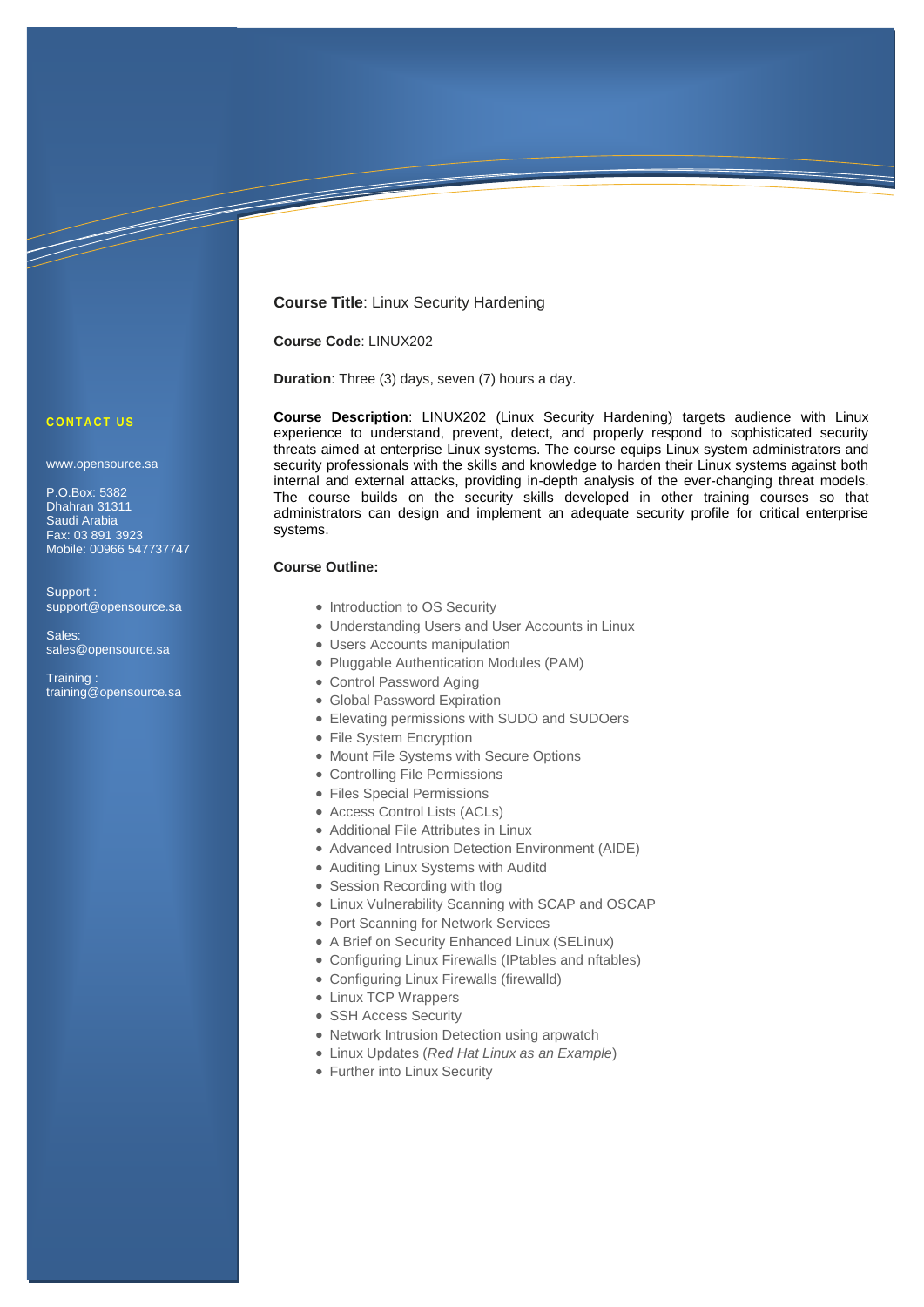# **Official Red Hat Courses Offerings:**

In addition to the in-house developed courses, Open Source Solutions offers all Red Hat official courses through partnering with other training centers:

### **Red Hat System Administration I (RH124)**

Part 1 of the core system administration tasks needed for Red Hat Enterprise Linux. Red Hat System Administration I (RH124) is designed for IT professionals without previous Linux administration experience. The course focuses on providing students with Linux administration "survival skills" by focusing on core administration tasks.

### **Red Hat System Administration II with RHCSA exam (RH135)**

Part 2 of the core system administration tasks needed for Red Hat Enterprise Linux. This course is specifically designed for students who have completed Red Hat System Administration I (RH124). This version of the course includes the Red Hat Certified System Administrator Exam (EX200).

#### **Red Hat Enterprise Linux Automation with Ansible (RH294)**

Red Hat Enterprise Linux Automation with Ansible (RH294) is designed for Linux system administrators and developers who need to automate provisioning, configuration, application deployment, and orchestration.

### **Red Hat Satellite Administration (RH403)**

Red Hat Satellite Administration (RH403) explores the concepts and methods necessary for successful large-scale management of Red Hat Enterprise Linux systems. Participants will learn how to configure Red Hat Satellite on a server and populate it with software packages, manage the software development life cycle of a subscribed host, and learn how to provision hosts integrated with software and Ansible configuration management upon deployment.

#### **Red Hat Enterprise Performance Tuning (RH442)**

Red Hat Performance Tuning: Linux in Physical, Virtual, and Cloud (RH422) teaches senior Linux® system administrators the methodology of performance tuning. This course discusses system architecture with an emphasis on understanding its implications on system performance, performance adjustments, open source benchmarking utilities, networking performance, and tuning configurations for specific server use cases and workloads.

#### **Red Hat OpenShift I: Containers & Kubernetes (DO180)**

Red Hat OpenShift I: Containers & Kubernetes (DO180) introduces students to building and managing containers for deployment on a Kubernetes cluster. This course helps students build core knowledge and skills in managing containers through hands-on experience with containers, Kubernetes, and the Red Hat OpenShift Container Platform needed for multiple roles, including developers, administrators and site reliability engineers

#### **Red Hat OpenShift Administration II: Operating a Production Kubernetes Cluster (DO280)**

Red Hat OpenShift Administration II: Operating a Production Kubernetes Cluster (DO280) teaches you how to configure, troubleshoot, and manage Red Hat® OpenShift® Container Platform. This hands-on, lab-based course shows you how to verify the successful installation of a cluster, manage it on a day-to-day basis, and troubleshoot the deployment of containerized applications.

## **C O N T A C T U S**

www.opensource.sa

P.O.Box: 5382 Dhahran 31311 Saudi Arabia Fax: 03 891 3923 Mobile: 00966 547737747

<u>Santa Baratas de Brasilia de Brasilia do Brasilia do Brasilia do Brasilia do Brasilia do Brasilia do Brasilia do Brasilia do Brasilia do Brasilia do Brasilia do Brasilia do Brasilia do Brasilia do Brasilia do Brasilia do </u>

Support : support@opensource.sa

Sales: sales@opensource.sa